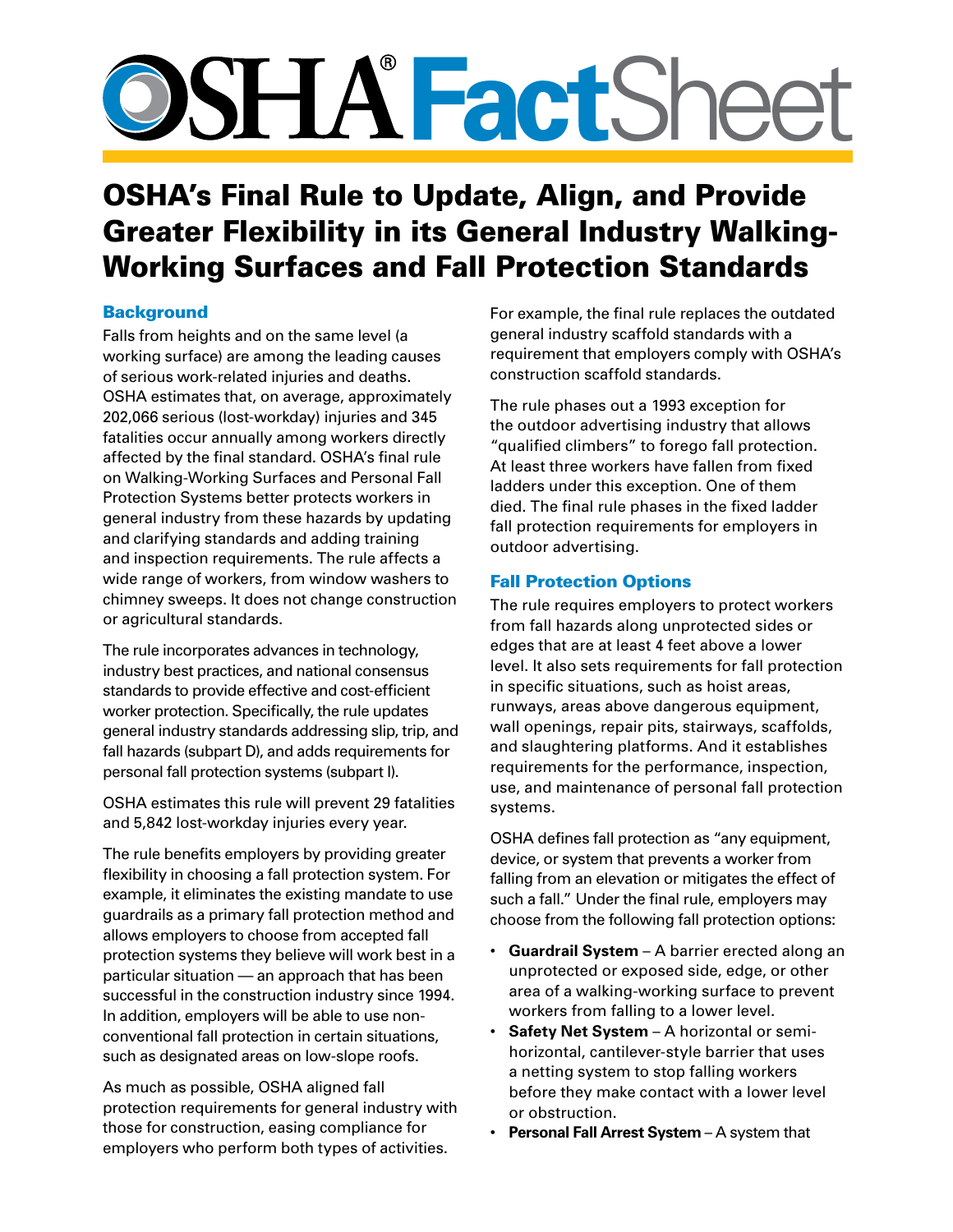arrests/stops a fall before the worker contacts a lower level. Consists of a body harness, anchorage, and connector, and may include a lanyard, deceleration device, lifeline, or a suitable combination. Like OSHA's construction standards, the final rule prohibits the use of body belts as part of a personal fall arrest system.

- **Positioning System**  A system of equipment and connectors that, when used with a body harness or body belt, allows a worker to be supported on an elevated vertical surface, such as a wall or window sill, and work with both hands free.
- **Travel Restraint System** A combination of an anchorage, anchorage connector, lanyard (or other means of connection), and body support to eliminate the possibility of a worker going over the unprotected edge or side of a walking-working surface.
- **Ladder Safety System** A system attached to a fixed ladder designed to eliminate or reduce the possibility of a worker falling off the ladder. A ladder safety system usually consists of a carrier, safety sleeve, lanyard, connectors, and body harness. Cages and wells are not considered ladder safety systems.

#### Rope Descent Systems

The rule codifies a 1991 OSHA memorandum that permits employers to use Rope Descent Systems (RDS), which consist of a roof anchorage, support rope, descent device, carabiners or shackles, and a chair or seatboard. These systems are widely used throughout the country to perform elevated work, such as window washing.

The rule adds a 300-foot height limit for the use of RDS. It also requires building owners to affirm in writing that permanent building anchorages used for RDS have been tested, certified, and maintained as capable of supporting 5,000 pounds for each worker attached. This mirrors the requirement in OSHA's Powered Platforms standard.

#### Ladder Safety Requirements

Falls from ladders account for 20 percent of all fatal and lost work-day injuries in general industry. The new rule includes requirements to protect workers from falling off fixed and portable ladders as well as mobile ladder stands and platforms. (The ladder requirements do not apply to ladders used in emergency operations or ladders that are an integral part of or designed into a machine or piece of equipment).

In general, ladders must be capable of supporting their maximum intended load, while mobile ladder stands and platforms must be capable of supporting four times their maximum intended load. Each ladder must be inspected before initial use in a work shift to identify defects that could cause injury.

**Fixed Ladders** – Fixed ladders are permanently attached to a structure, building, or equipment. These include individual-rung ladders, but not ship stairs, step bolts, or manhole steps. The new rule phases in a requirement for employers to have ladder safety or personal fall arrest systems for fixed ladders that extend more than 24 feet, and phases out the use of cages or wells for fall protection under the following timeline: Starting in two years, all new fixed ladders and replacement ladder/ladder sections must have a ladder safety or personal fall protection system. For existing ladders, within two years, employers must install a cage, well, ladder safety system, or personal fall arrest system on fixed ladders that do not have any fall protection. Within 20 years, all ladders extending more than 24 feet must have a ladder safety or personal fall arrest system.

**Portable Ladders** – Portable ladders usually consist of side rails joined at intervals by steps, rungs, or cleats. They can be self-supporting or lean against a supporting structure. The final rule will be easier for employers and workers to understand and follow because it uses flexible performancebased language instead of detailed specification and design requirements. Under the revisions, employers must ensure that: rungs and steps are slip resistant; portable ladders used on slippery surfaces are secured and stabilized; portable ladders are not moved, shifted, or extended while a worker is on them; top steps and caps of stepladders are not used as steps; ladders are not fastened together to provide added length unless designed for such use; and ladders are not placed on boxes, barrels, or other unstable bases to obtain added height.